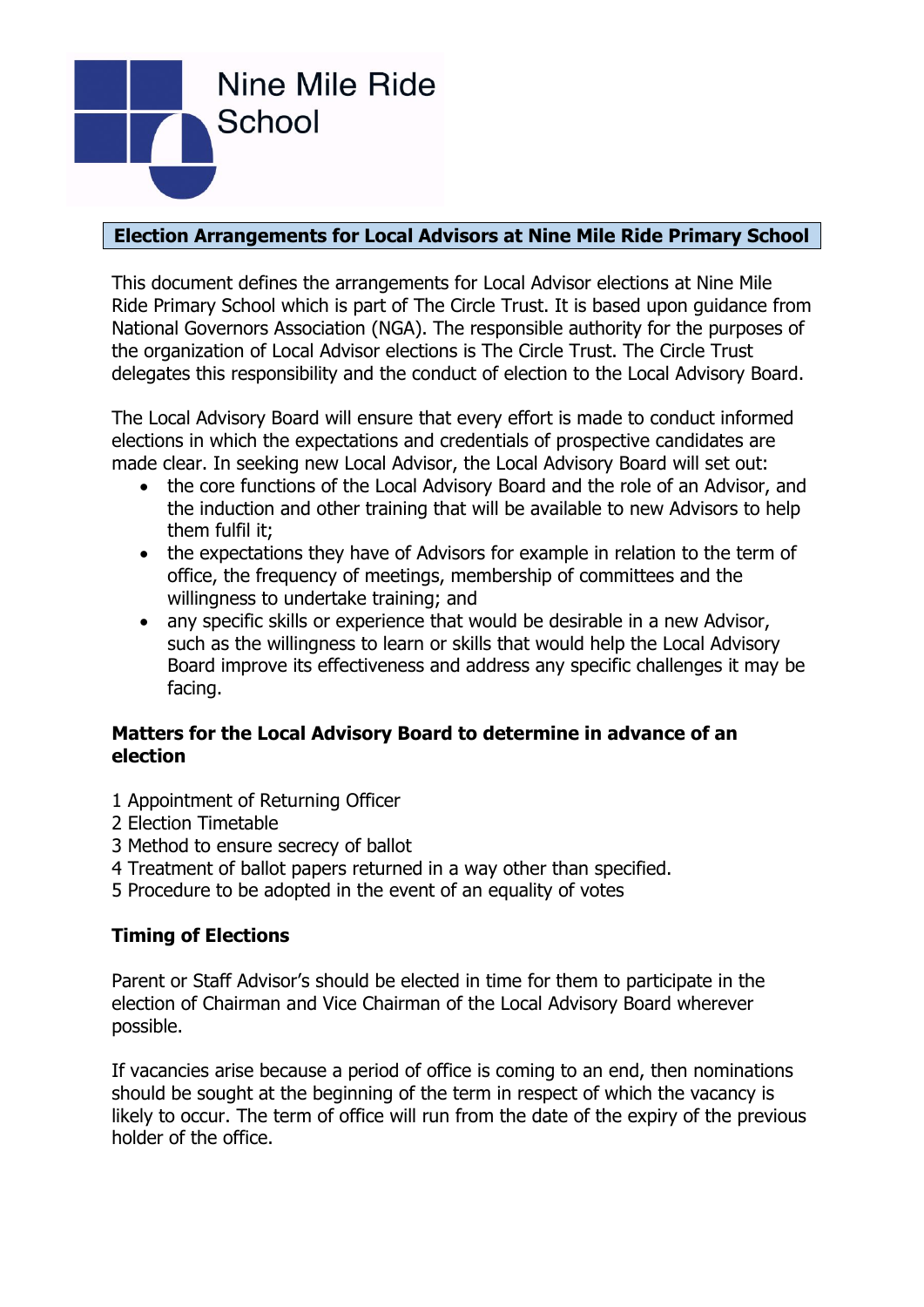### **Returning Officer**

The Chair of the LAB, unless another person has been so appointed by the Local Advisory Board, shall act as Returning Officer for the election and shall organise the conduct of all Local Advisory Board elections.

### **On a vacancy Occurring**

A letter will be issued with an attached nomination form to all parents for a Parent Advisor role or all staff for a Staff Advisor role via the normal communication process of the school.

The letter will set out the timetable for each stage of the election.

The Returning Officer will take **reasonable** steps to ensure that every person who is known to them to be a parent of a registered pupil at the school is advised of the vacancy and his/her right to stand as a candidate and/or vote in the election.

The Returning Officer will take **reasonable** steps to ensure that every person who is an employee is advised of the vacancy and his/her right to stand as a candidate and/or vote in the election.

7 clear days should be allowed for return of nomination forms.

#### **Definition of a Parent**

A "Parent" for the purposes of Local Advisor elections is defined as any individual person having parental responsibility for, or care of, any child currently attending the school. Any question as to the eligibility of an individual to vote or stand for election shall be decided by reference to The Circle Trust.

A member of "Staff" for the purposes of Local Advisor elections is defined as any individual person who is employed by the school. Any question as to the eligibility of an individual to vote or stand for election shall be decided by reference to The Circle Trust.

#### **Declaration and proof of identity**

All Local Advisors are required to sign a declaration to confirm their qualification as an Advisor. This will be done at the same time as nominations are taken.

The Chair must be satisfied that the person nominated or elected is who they say they are, and should request evidence of identity such as a passport, birth certificate or driving license. One of the documents provided should include photo identification.

#### **Uncontested Elections**

If nominations received are less than the number of vacancies, the Returning Officer shall declare the person or persons so nominated as elected. The result will be announced by posting a notice on the school website and notifying all parents/staff via normal channels of communication. The Returning Officer must advise the Clerk of The Circle Trust of the result.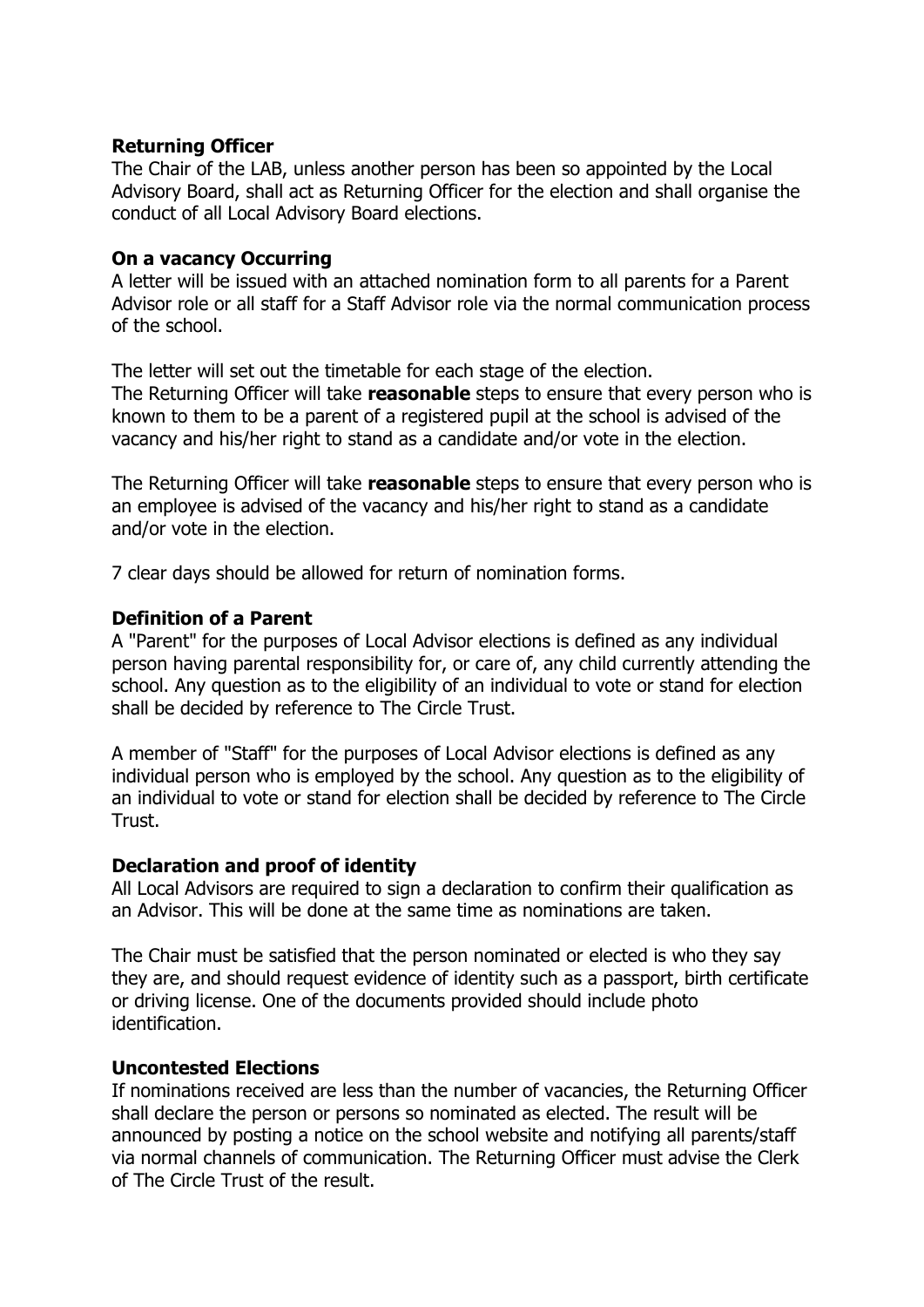## **Contested Elections**

If more nominations than vacancies are received then a ballot is necessary. A letter will be issued to every parent eligible to vote (all those with a registered pupil currently at the school) along with a ballot paper. Or to all members of staff in relation to Staff Advisor elections. Notice of the election and a copy of the election rules will be displayed on the school website. Parents must be given the opportunity to vote by post if they so choose. If some parents do choose to vote by post it will be necessary for the returning officer to ensure that no parent receives more than one ballot paper.

The Local Advisory Board has decided the method to be adopted to maintain the secrecy in the ballot, which is the issue of an envelope with each ballot paper for return to the school.

A period of at least one school week will be allowed for the return of voting papers (Monday to Friday).

Proxy voting is not permitted. If a ballot paper is spoilt or lost, a duplicate may be issued by the Returning Officer.

### **The Count**

As soon as possible after the closing date that has been specified for the receipt of ballot papers, the Returning Officer will arrange the count. Until the count all envelopes will be kept unopened in a safe place.

The Returning Officer must allow the candidates and their nominated representatives the opportunity to be in attendance at the count. The envelopes will be opened in the presence of all parties. The votes cast for each candidate will be counted in the presence of all parties.

The Returning Officer will decide which ballot papers (if any) are to be classed as "spoilt" before votes are counted.

The candidate(s) elected will be those gaining the highest number of votes under the 'first past the post' system.

The Local Advisory Board has determined, in advance of the election the action to be taken in the event of a tie / equality of votes. This will be by the drawing of lots. The result of the election shall be notified by the Returning Officer to all parents or staff and to other members of the Local Advisory Board.

The Clerk to the Local Advisor must ensure that the Clerk to the Trustees is advised of the names and addresses of those persons appointed as Local Advisors to the school, and their date of appointment. The Clerk to the Trustees will maintain lists of the membership of all Local Advisors. Each Local Advisory Board is also required to have this information.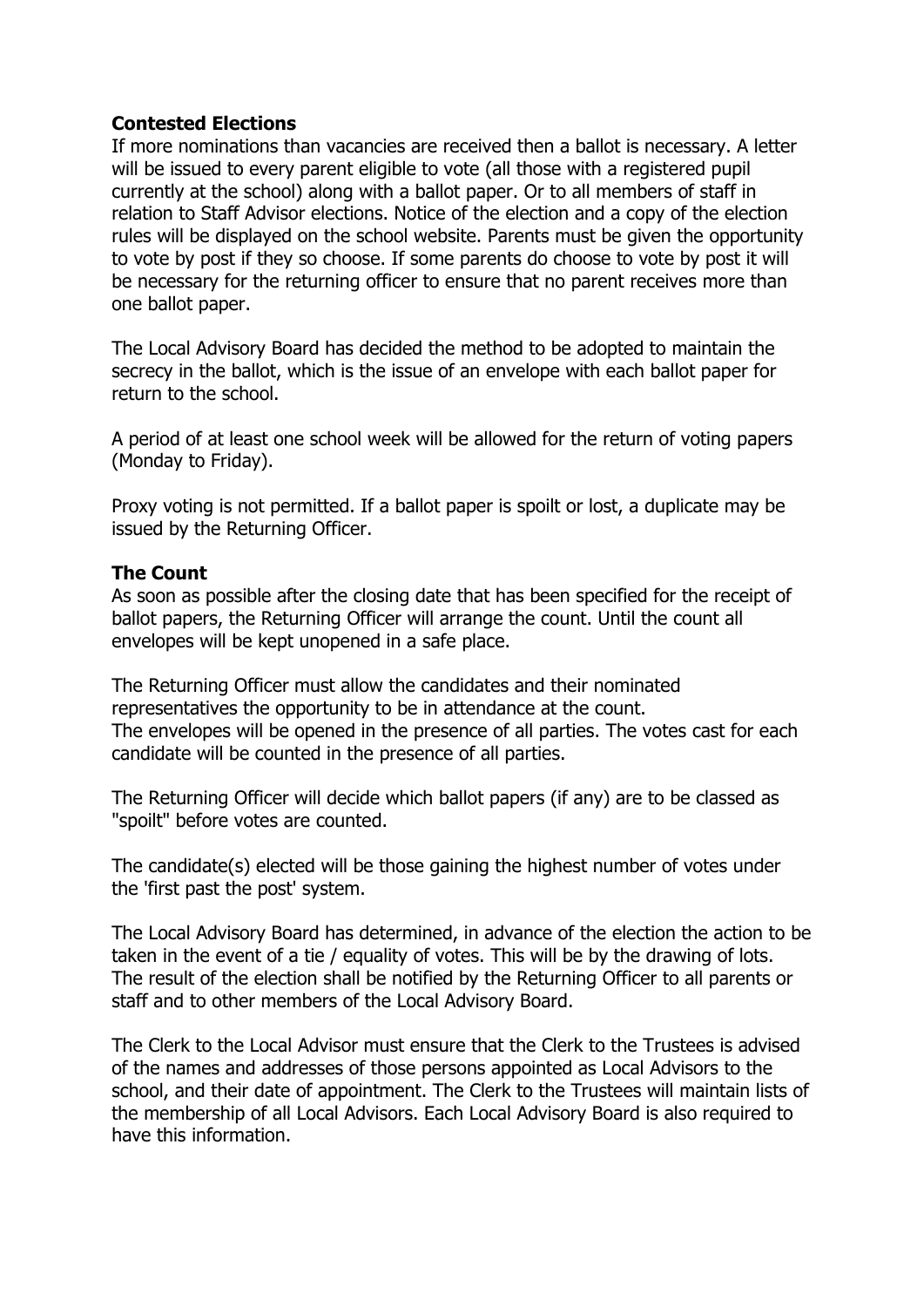Ballot papers shall be retained securely for six months in case the election result is challenged. The number of ballot papers issued and the number returned at each election shall be recorded.